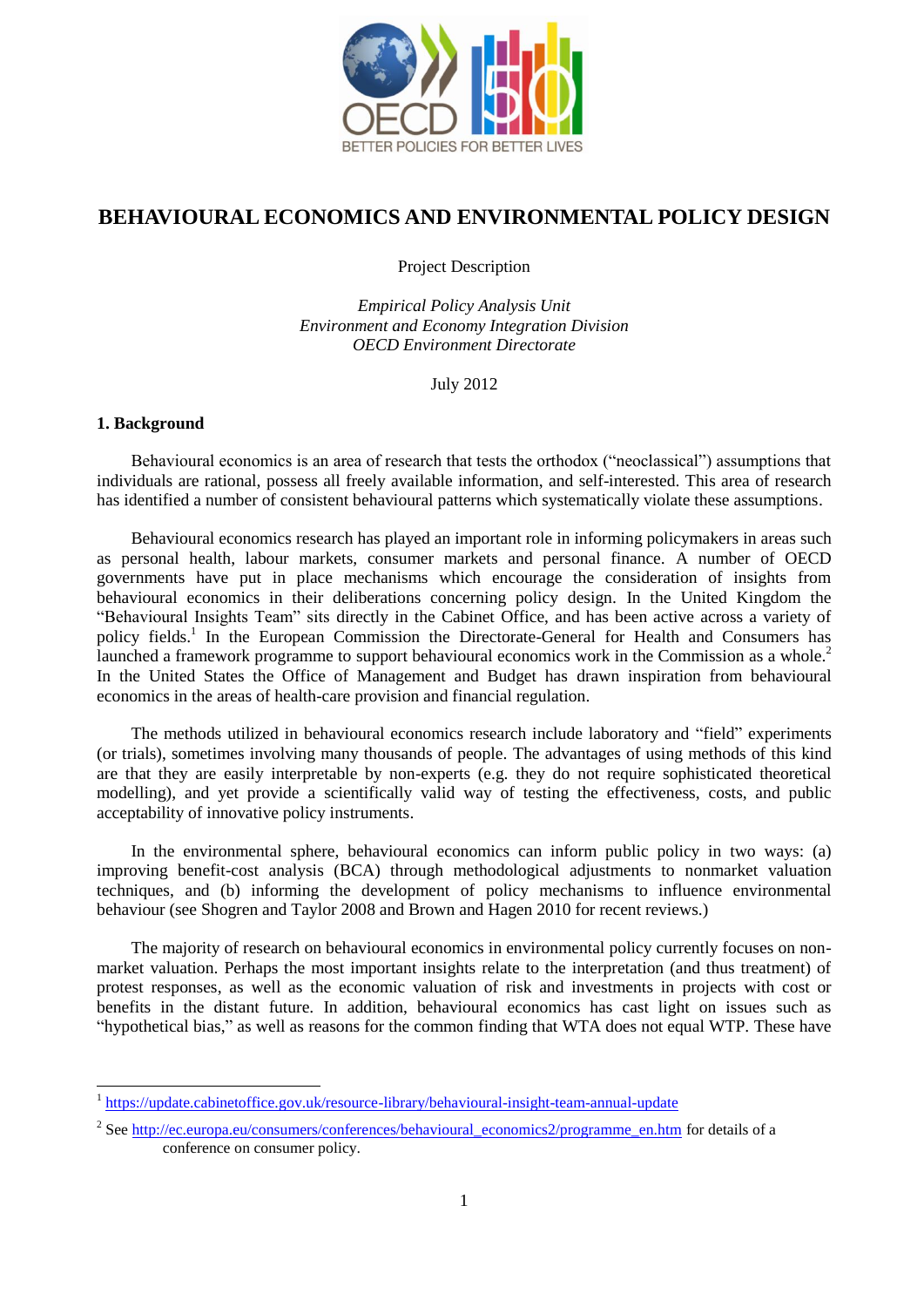

important implications for valuation of non-market goods, and thus the optimal setting of policy stringency.

However, in this project we focus on the implications for policy design. In order to ensure that policy mechanisms have their intended impact, more applied policy research is required on how responses and attitudes toward specific environmental policies differ from those predicted by standard theory. This is an issue which policy-makers are starting to recognise as potentially being of some importance.<sup>3</sup>

#### **2. Possible Areas of Applied Policy Research**

l

Behavioural anomalies can be explained by factors such as bounded rationality, loss aversion, [status](http://en.wikipedia.org/wiki/Status_quo_bias)[quo bias,](http://en.wikipedia.org/wiki/Status_quo_bias) [cognitive framing,](http://en.wikipedia.org/wiki/Framing_(economics)) context-dependency, mental [accounting](http://en.wikipedia.org/wiki/Mental_accounting) and others. However, the full repercussions of different biases remain unclear, and have unknown implications for policy design and implementation. Insights from behavioural economics are likely to benefit particularly *environmental policy* because many of the "choices" that have significant environmental implications are the outcome of a complex set of motivations. Indeed, such environment-related decisions often require careful consideration between external (e.g. financial), internal (e.g. intrinsic motivations) and social (e.g. norms) factors.

This project aims to summarize some of the main policy implications for a sub-set of specific policy areas in which many of these apparent anomalies are important. Possible areas include: energy and water use; resource conservation and agriculture, and waste generation and recycling. With a view toward implementing laboratory or (preferably) field experiments in several countries, specific areas of applied policy research might include the following:

- 1. *Can "referencing" and peer pressure complement "hard" environmental policy instruments?*  For example, can providing information on energy use in the household's community affect consumption choices? There is evidence that some types of low-cost appeals can measurably affect environmental behaviour, such as energy conservation (e.g. letters to households showing their energy use relative to their neighbourhood average). In the first instance it would be interesting to know whether these appeals have different impacts than information on trends on one's own consumption, and how important the impacts are likely to be. Even if the absolute impact of such information provision is not large, it is possible that when implemented in conjunction with a "harder" policy measure, such as the roll-out of smart meters, they may have a much larger impact than the "hard" policy on its own. Testing this would necessitate collaboration with electricity providers who are rolling out smart meters in the next few years. Another potential application would be in real-time metering of water consumption or fuel consumption in cars.
- 2. *Can governments facilitate bottom-up collective action in the management of natural resources?* For example, can facilitating stakeholder groups among farmers facilitate the attainment of ambient water quality standards and other environmental objectives? An informative experiment could analyze the effectiveness of a mandatory tax/subsidy/permit scheme for nutrient pollution in combination with a "softer" intervention, such as the provision of incentives for the voluntary formation of catchment (watershed) stakeholder organizations where farmers and other ―polluters‖ interact and work together to collectively achieve an objective. Other potential applications would be in the management of biodiversity, water salinity, and other non-point

 $3$  For example, the European Commission financed a review of the literature in a number of key areas. See http://ec.europa.eu/environment/enveco/pdf/RealWorldConsumerBehaviour.pdf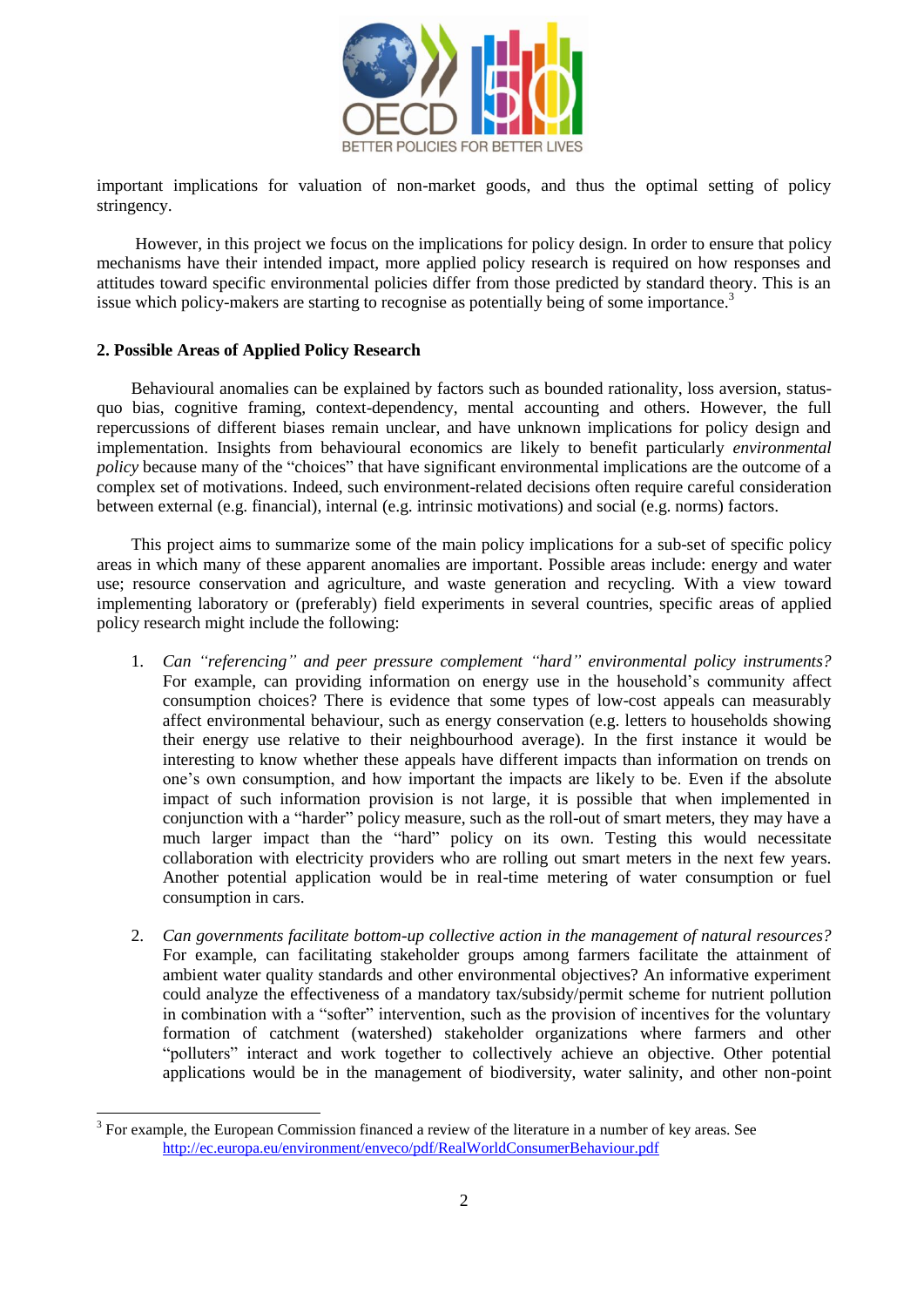

source (diffused) environmental problems that require broad support from farmers, forestmanagers, or fishermen. There are many case studies of successful watershed organizations and partnerships with government. For example OECD's 2006 *Environmental Performance Review* of Korea, describes a successful self-enforcing catchment organization created by residents near the Daepho River, in response to government pressure.

- 3. *Risk communication and cognitive biases.* It has long been known that people have difficulty assessing low-probability but high-impact risks in a consistent manner. This issue could be examined in the context of the development of residential communities in zones at risk of flooding, which has become a problem in many OECD countries. In many cases the perceived risk is not sufficiently important (i.e. once- in-100 year floods) to have an appreciable impact on housing location decisions. Many people are not able to reason about such levels of risk in a coherent manner in terms of trade-offs with other aspects of their housing location choice. Assessing the effect of alternative forms of risk communication on housing location decisions could be undertaken.
- 4. *How does the effect of the mere fact of pricing the environment differ from the level of the price itself?* In the area of telecommunications it has been found that people behave in an anomalous manner when comparing situations of "zero" prices with exceedingly low prices. In the environmental context, it would be interesting to assess conditions under which a "price" (however low) provides information about the value of the environmental good that is distinct from the level of the price itself? For example, does the fact of introducing a price on a resource (e.g. water) even at very low rates, have a distinct effect on consumption relative to the effect an equal increase in a pre-existing price. An alternative case might relate to the use of voucher schemes (or rebates) offering discounts on goods that generate positive externalities (e.g. flowrestricting showerheads, compact-fluorescent light bulbs, and other Energy Star appliances). They are a common and well-studied method for distributing health-related goods, but less studied in environmental policy.
- 5. *How important are "reference points" or status quo bias?* There is considerable literature on market failures in markets for tradable permits. However, behavioural issues have not usually been addressed when discussing permit allocation rules. Given that "grandfathering" is the most common form of allocation mechanism for tradable permit schemes it might be interesting to examine the role of differences in initial allocations on subsequent trading patterns. Do market participants seek to "hold on" to permits allocated, even when apparent opportunity costs exceed the market price?
- 6. *Can "commitment devices" increase the effectiveness of environmental policy instruments?* In financial decisions it has often been found that people sometimes lack "self-control". There may be analogues in the environmental sphere. For example, what are economically efficient designs for deposit-refund schemes for household hazardous waste? Environmental economists have observed that these systems may be particularly attractive for dealing with hazardous waste, such as car batteries and e-waste. A simple experiment could consist of comparing a newly implemented deposit-refund system for some good (e.g. batteries, cell phones) to a simple surtax (of varying value) which could not be refunded. This would allow for testing of issues such as commitment and discounting. Other areas might include length of commitment to "green energy" tariff structures, or decisions by farmers with respect to payments for environmental services.
- 7. *Do different policy measures have an effect on the way in which people consider the environmental good to be conserved?* For example, across OECD countries there is wide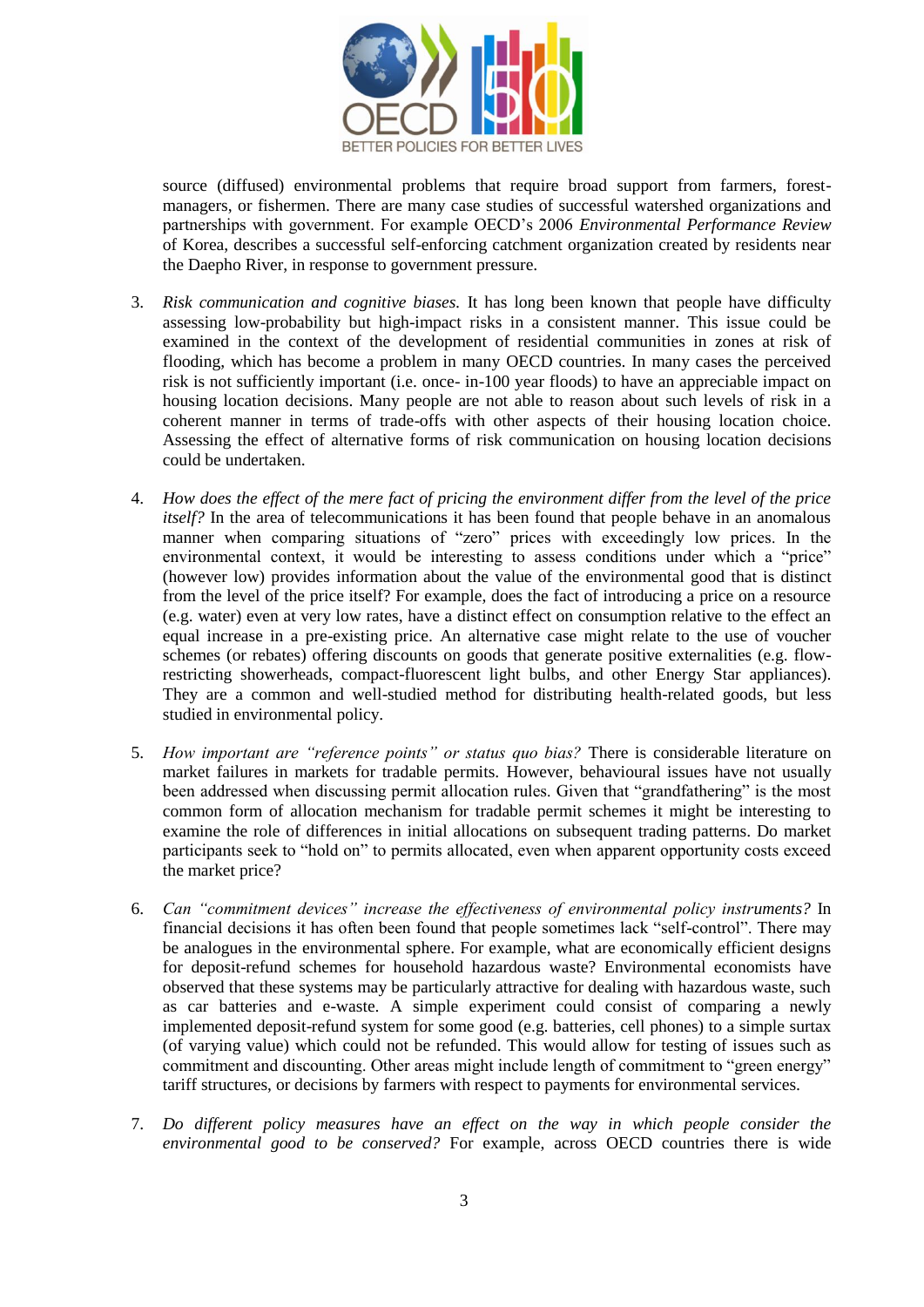

variation in the mechanisms used to control the ecological impacts of congestion in national parks and to raise revenue for the maintenance of biodiversity and ensuring equitable access to countries' natural heritage. Some countries emphasize price-based policies—with user fees comprising the main instrument for limiting congestion. Others limit congestion by issuing user permits, sometimes through lotteries. And finally, some countries may limit access by restricting nearby parking and other means of access. In many cases a combination of these strategies is adopted. It is possible that people have preferences for different access policies unrelated to their efficiency, effectiveness or equity impacts. Moreover, policy choice can in turn affect users' attitudes and values for conservation areas  $-$  i.e. the policies can affect how the "good" is considered by users*.* This is likely to be particularly true for relatively pristine areas.

- 8. *Can pricing "crowd out" social norms, increasing costs of implementation?* For example, does monetary compensation mitigate or exacerbate the NIMBY phenomenon? Decisions over siting important infrastructure projects (landfills, hazardous waste sites, wastewater treatment facilities, industrial sites) are often impeded by local opposition (also called not-in-my-back-yard, or NIMBY, phenomenon). This contributes to the administratively long lead times for such projects. However, there are significant environmental benefits associated with more streamlined procedures. An experiment could be designed in which we would test the effect of monetary compensation (and alternatives) on the resolution of siting conflicts.
- 9. *Do preferences for fairness affect the acceptability (and costs of enforcement) for different policy types?* For example, do households' concerns for fairness affect their preferences for policy alternatives to increase water efficiency? The alternatives for limiting water use could include (a) increasing residential water tariffs uniformly by a given amount (e.g. by 10%) and (b) restricting water use for certain activities, such as watering gardens, washing cars, running decorative fountains, swimming pools, etc. This experiment would be suitable in countries where new residential water conservation policies are currently being proposed. Another potential application would be management of urban congestion.
- 10. *How important is the "framing" of information?* For example, do alternative designs of carbon content labels affect their effectiveness as a non-price incentive? Several OECD countries have started introducing carbon footprint labelling schemes (voluntary or mandatory). Given that such labels can be designed in many different ways (incl. metric and reference used, the balance of public and private benefits, etc.), this seems like a suitable moment to examine how the manner in which information is provided affects consumers' decisions. For example, little work has been done on the relative importance of information which relates to the "private" (i.e. financial) and "public" (environmental) dimensions of the good in question. Taking the example of household appliances it would be possible to "unbundle" the two effects through an appropriately designed experiment.
- 11. *Can "green first" defaults be an effective means to affect consumers' choices?* Mandating certain defaults (rather than leaving the service provider to set their own defaults) has been applied in other domains of public policy. For example, in some countries pharmacies are obliged to offer a generic drug before they offer a more expensive alternative. In the environmental domain, possible applications include defaults for information on public transport (online mapping services), green cab (municipal taxi), tap water (restaurants), stop&start systems (cars), thermostat settings (buildings), "green energy" tariffs, or parking facilities which favour bicycles relative to cars. In some cases the feasibility of mandating certain defaults (e.g. green energy tariffs) will depend upon regulatory and competition frameworks, and this should be taken into account.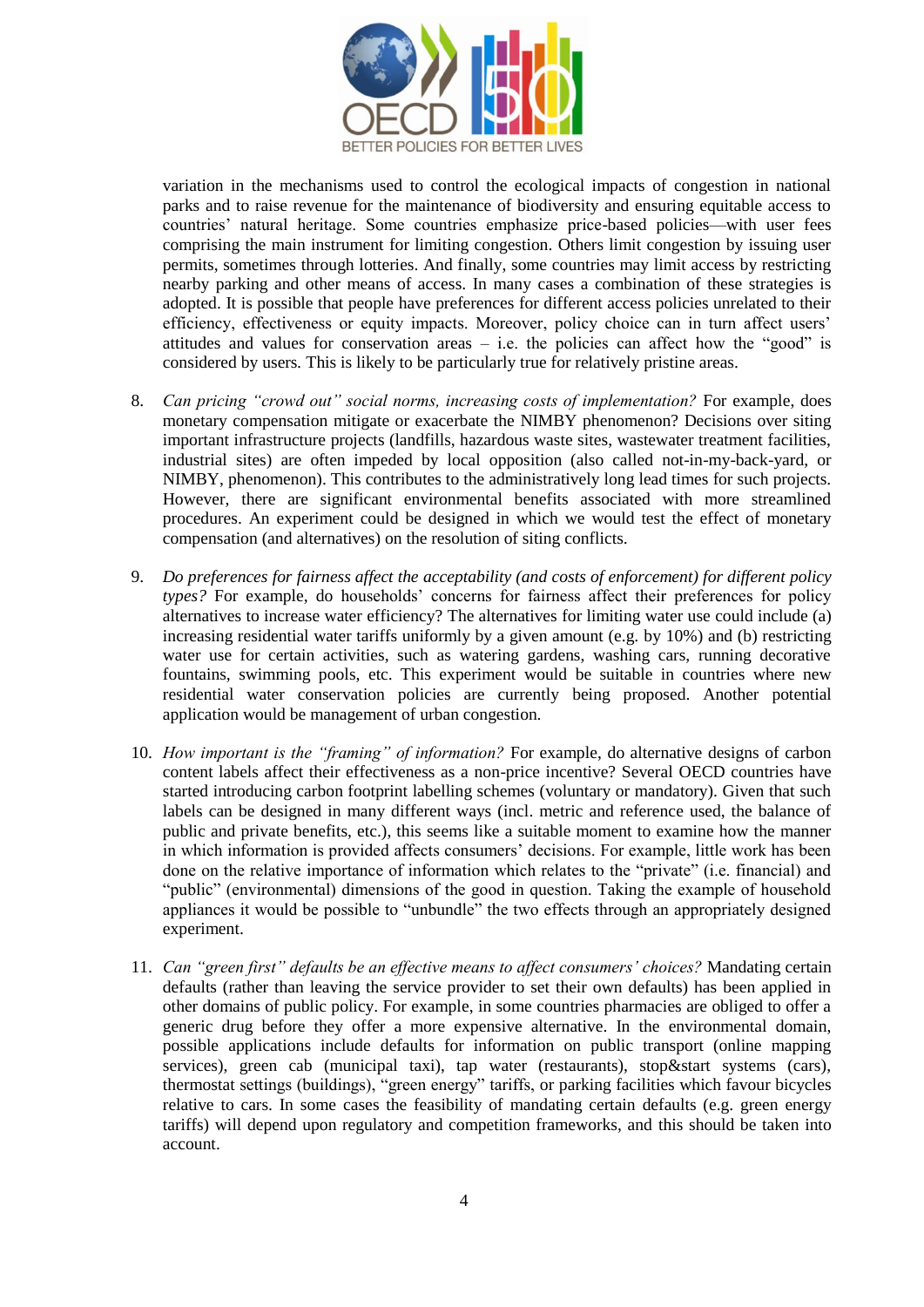

This list indicates that the implications of behavioural economics for environmental policy design extend well beyond "nudges", but rather have implications for all policy types from taxes and regulations to information- and process-based measures. In many cases the issues overlap, and thus careful design is required in order to generate results with policy implications.

#### **3. Work Programme**

The proposed work has been initiated with a review of the insights gained from the behavioural economics literature relevant for environmental policy-making in OECD countries. The objective of this review is to identify the most important hypotheses for environmental policy design, considering both the relevance of different policy instruments and the potential for unconventional behavioural responses to these instruments. A report will be presented to the OECD Working Party on Integrating Environmental and Economic Policies at its meeting in June 2012.

To complement this, the OECD Secretariat is now developing a "catalogue" of existing policy experiences in which the outcomes can be better understood through the lens of behavioural economics. The focus will be on environmental policy examples but insights from the implementation of policies in other fields will be examined where this is relevant.

On the basis of these two elements the OECD Secretariat is developing possible methodologies and experiments to evaluate a set of policy-relevant hypotheses. This would include laboratory and/or field experiments. It would be particularly interesting to run a set of field experiments across multiple countries. Possible collaborating research teams would be identified with the necessary experience to carry out these experiments in three or four OECD countries.<sup>4</sup> The objective would be to carry out original research which would provide concrete policy guidance for a sample of the issues identified above.

#### **4. Contact**

l

Ivan Haščič Nick Johnstone *Project Manager Head of Unit* Empirical Policy Analysis Unit Empirical Policy Analysis Unit OECD Environment Directorate OECD Environment Directorate 2 rue André Pascal 2 rue André Pascal 75775 Paris CEDEX 16 75775 Paris CEDEX 16 [Ivan.Hascic @oecd.org](mailto:Nick.Johnstone@oecd.org) [Nick.Johnstone@oecd.org](mailto:Nick.Johnstone@oecd.org) +33-1-4524 8177 +33-1-4524 7922

Environment and Economy Integration Division Environment and Economy Integration Division

<sup>&</sup>lt;sup>4</sup> There are many economics laboratories around the world, for some examples see [http://en.wikipedia.org/wiki/Experimental\\_economics#Experimental\\_economics\\_organizations.](http://en.wikipedia.org/wiki/Experimental_economics#Experimental_economics_organizations)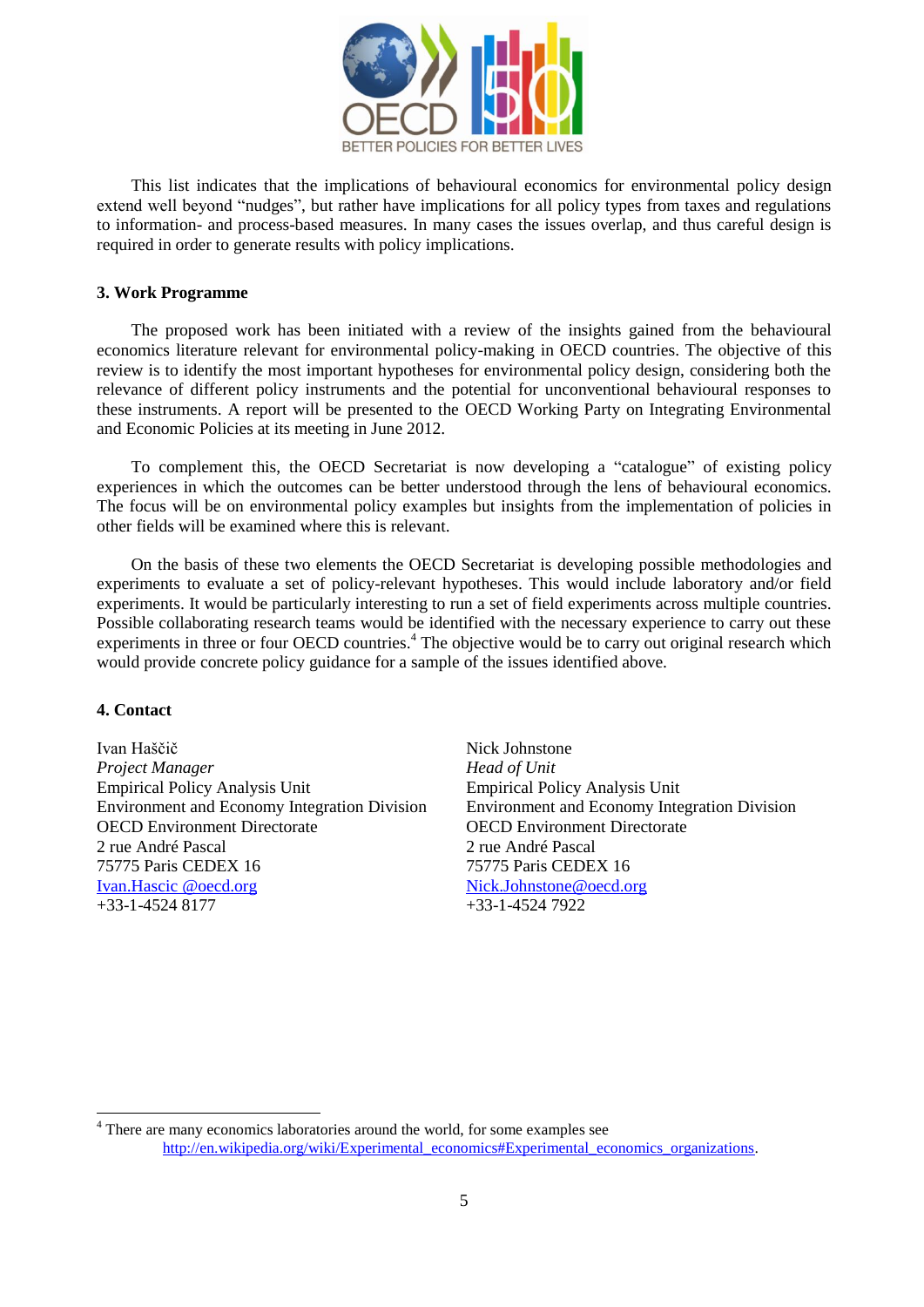

## **LITERATURE**

## *Government Reports*

- European Commission "Designing policy to influence consumers: Consumer behaviour relating to the purchasing of environmentally preferable goods" (A project under the Framework contract for economic analysis ENV.G.1/FRA/2006/0073 –  $2<sup>nd</sup>$  Proposal number:ENV.G.1/FRA/2006/0073 http://ec.europa.eu/environment/enveco/pdf/RealWorldConsumerBehaviour.pdf
- Ciriolo, Emanuele, "Behavioural Economics in the European Commission: Past, Present and Future" [http://www.oxera.com/cmsDocuments/Agenda\\_January%2011/Emanuele.pdf](http://www.oxera.com/cmsDocuments/Agenda_January%2011/Emanuele.pdf)
- Australian Government, Productivity Commission, "Behavioural Economics and Public Policy" http://www.pc.gov.au/data/assets/pdf\_file/0005/79250/behavioural-economics.pdf
- UK Cabinet Office, Institute for Government, "MINDSPACE: Influencing behaviour through public policy‖<http://www.instituteforgovernment.org.uk/sites/default/files/publications/MINDSPACE.pdf>
- Swiss Federal Office for the Environment, "Consumer behavior and encouraging sustainable consumption" [http://www.bafu.admin.ch/produkte/10446/index.html?lang=de&download=NHzLpZeg7t,lnp6I0NT](http://www.bafu.admin.ch/produkte/10446/index.html?lang=de&download=NHzLpZeg7t,lnp6I0NTU042l2Z6ln1acy4Zn4Z2qZpnO2Yuq2Z6gpJCGeH9,gWym162epYbg2c_JjKbNoKSn6A--) [U042l2Z6ln1acy4Zn4Z2qZpnO2Yuq2Z6gpJCGeH9,gWym162epYbg2c\\_JjKbNoKSn6A--](http://www.bafu.admin.ch/produkte/10446/index.html?lang=de&download=NHzLpZeg7t,lnp6I0NTU042l2Z6ln1acy4Zn4Z2qZpnO2Yuq2Z6gpJCGeH9,gWym162epYbg2c_JjKbNoKSn6A--)

## *Academic Papers*

Allcott, H., Mullainathan, S. (2010) *Behavior and Energy Policy*. Science 327: 1204-1205.

- Banerjee, A., Duflo, E (2010) *Giving credit where it is due.* Journal of Economic Perspectives 24(3):61-79.
- Bowles, S. (2008) *Policies designed for self-interested citizens may undermine "moral sentiments": Evidence from economic experiments.* Science 320: 1605-1609.
- Brown, G., Hagen, D.A. (2010) *Behavioural Economics and the Environment.* Environment and Resource Economics 46: 139-146.
- Cardenas, J.C., Carpenter, J. (2008) *Behavioural Development Economics: Lessons from Field Labs in the Developing World*. Journal of Development Studies 44(3): 311-338.
- Dannenburg, A., Sturm, B., Vogt, C. (2010) *Do Equity Preferences Matter for Climate Negotiators? An Experimental Investigation.* Environment and Resource Economics 47: 91-109.
- Dhami, S., al-Nowaihi, A. (2007) *Why do people pay taxes? Prospect theory versus expected utility theory*. Journal of Economic Behavior and Organization 64(1):171-192.
- Duflo, E., Kremer, M., Robinson, J. (2011) *Nudging Farmers to Use Fertilizer: Theory and Experimental Evidence from Kenya*. American Economic Review 101: 2350–2390.
- Ehmke, M.D., Shogren, J. (2008) *Experimental methods for environment and development economics*. Environment and Development Economics 14: 419-456.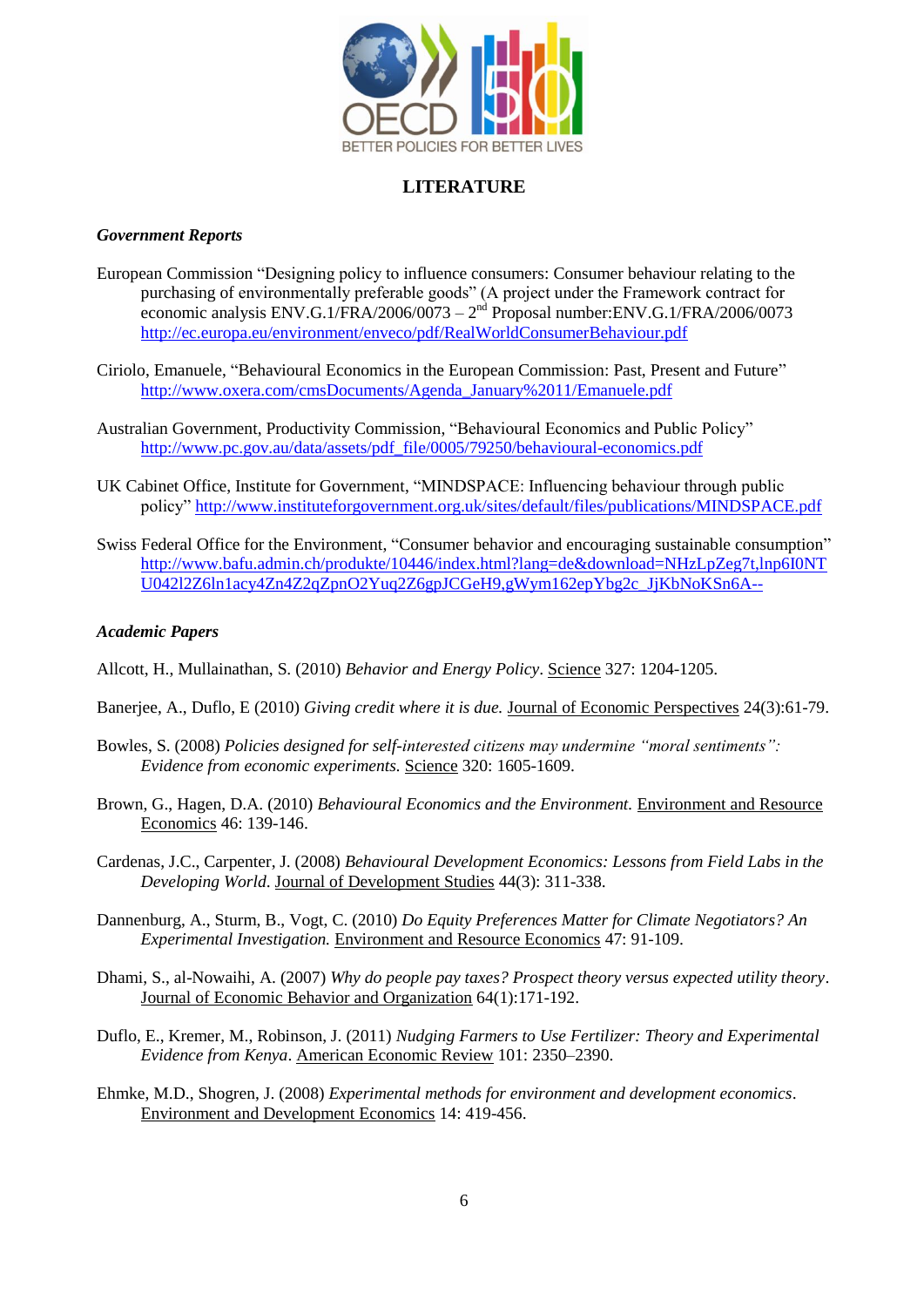

- Fehr, E., Gächter, S. (2000) *Cooperation and punishment in public goods experiments*. American Economic Review 90(4): 980-994.
- Fehr, E. Schmidt, K.M. (1999) *A theory of fairness, competition, and cooperation.* Quarterly Journal of Economics 114: 817-868.
- Frey, B.S., Oberholzer-Gee, F. (1997) *The Cost of Price Incentives: An Empirical Analysis of Motivation Crowding-Out.* American Economic Review 87(4): 746-755.
- Gowdy, J.M. (2004) *The Revolution in Welfare Economics and its Implications fro Environmental Valuation and Policy* in Land Economics, Issue (May 2004), pp. 239-257.
- Hepburn, C., Duncan, S., Papachristodoulou, A. (2010) *Behavioural Economics, Hyperbolic Discounting and Environmental Policy* in Environmental and Resource Economics 46(2): 189-206.
- Kosfeld, M., Okada, A., Riedl, A. (2009) *Institution Formation in Public Goods Games* American Economic Review 99(4): 1335-1355.
- Shogren, J.F., Taylor, L.O. (2008) *On Behavioural-Environmental Economics* in Review of Environmental Economics and Policy 2(1): 26-44.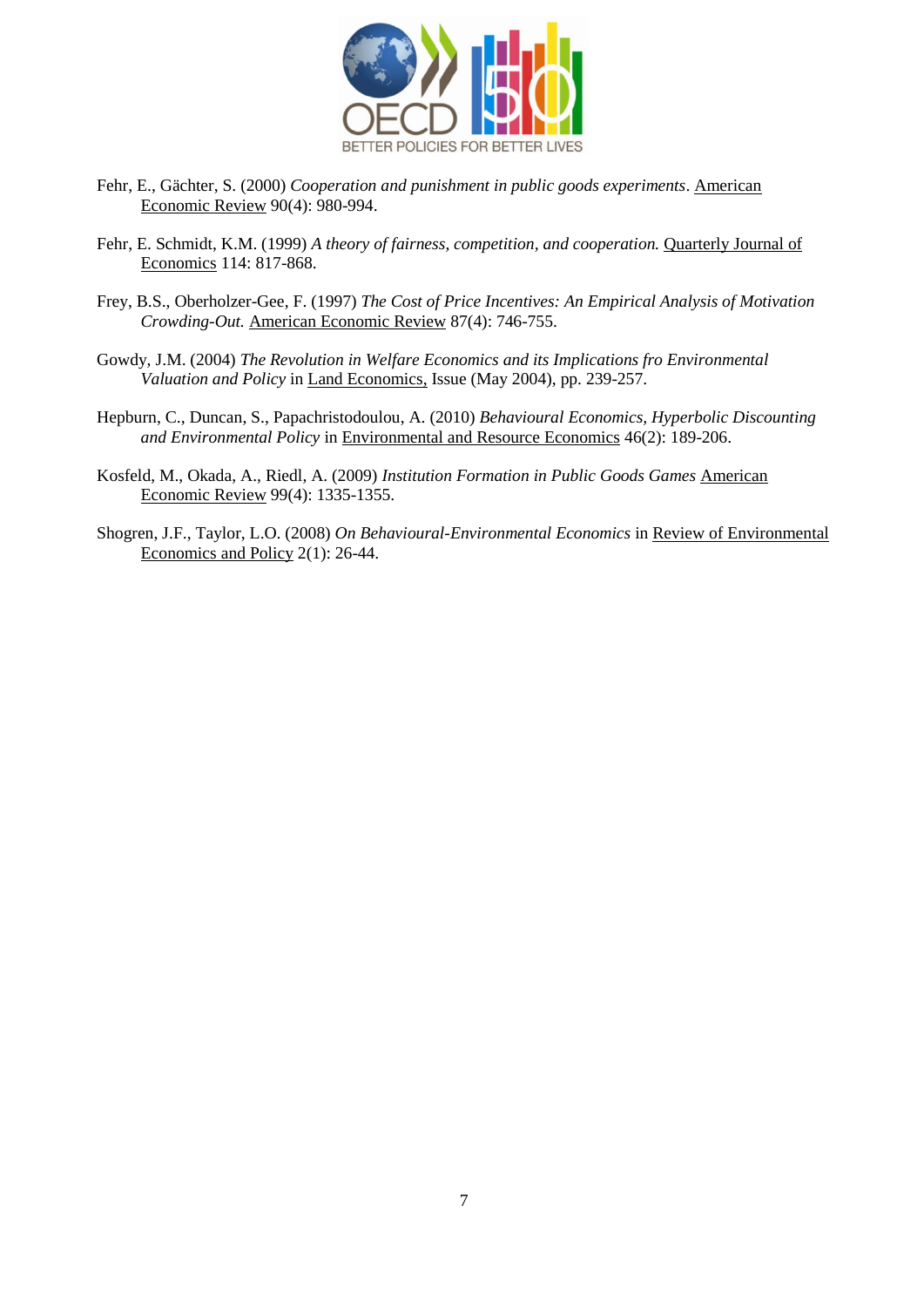

## **Annex: An experiment to test the effect of defaults on thermostat settings of OECD employees**

*A summary by Zack Brown, OECD*

#### **Introduction**

As mentioned above, there are many documented cases in which the default option in a choice task can strongly influence the behaviour of economic agents. By default option, we mean an alternative that is automatically selected when an agent makes no active choice. Although standard economic theory implies that such defaults should not determine choices when there is no cost associated with switching from one option to another, in practice numerous scientific demonstrations have been conducted in which default settings do evidently influence agents' choices: The most famous examples include the demonstration that employee selection of retirement plan is strongly determined by the default option (Madrian and Shea 2001), and an experiment showing that an opt-in default for organ donor programs can double participation rates relative to an opt-out default (Johnson and Goldstein 2003). Of course, a number of cultural factors and sociological norms can mediate the impact of default options, posing important questions about the external validity of such experiments. But there is now little question that defaults matter for policy.

However there are still few published examples of scientifically rigorous studies which examine the role of default options in environmental policy. This is in spite of the fact that there are numerous instances of default options for a variety of environmentally related choice tasks, such as opt-in/opt-out defaults for electronic/paperless bank statements, default options for carbon offsets associated with air travel, as well as an array of additional examples in the context of consumer energy and water use.

To highlight the relative ease and clarity of utilizing experimental methods to evaluate default options in the context of energy use, the project team conducted a simple experiment among employees at the OECD to see how default thermostat setting affected occupants' chosen temperature settings over a 6 week period. Analysis of data from the experiment indicates that building managers would achieve lower energy use with no noticeable decrease in occupants' comfort by decreasing the winter default settings on office thermostats from 20°C to 19°C. However, the data indicate that decreasing the default setting by more than 2° would cause occupants to actively intervene and increase their temperature setting to what prevailed with the 20<sup>°</sup> default, thereby yielding no decrease in energy use.

#### **Description of the experiment**

The basic research question for the experiment was: How much does changing the default setting on office thermostats affect the chosen thermostat settings in offices? Each office in the experiment included a thermostat that was accessible to the occupants and for which the default setting of 20°C prior to the experiment. This meant that, unless occupants actively changed their thermostat settings, the heating, ventilation, and air condition (HVAC) system would attempt to drive the office temperature to 20°C.

A randomized controlled experimental design was used in the experiment as follows: Ninety-three offices were selected for inclusion in the experiment, corresponding to all occupied offices on the first floor (above ground floor) of the OECD's Marshall Building. To collect baseline data, thermostat settings, measured temperature, and office occupancy (whether or not someone was present) were recorded for a 1 week period, during OECD's working hours. Thermostat settings and temperature were recorded hourly, and occupancy was recorded twice daily, once in the morning and again in the afternoon. While baseline data were being collected, two distinct, three-week schedules were formulated for changes to thermostat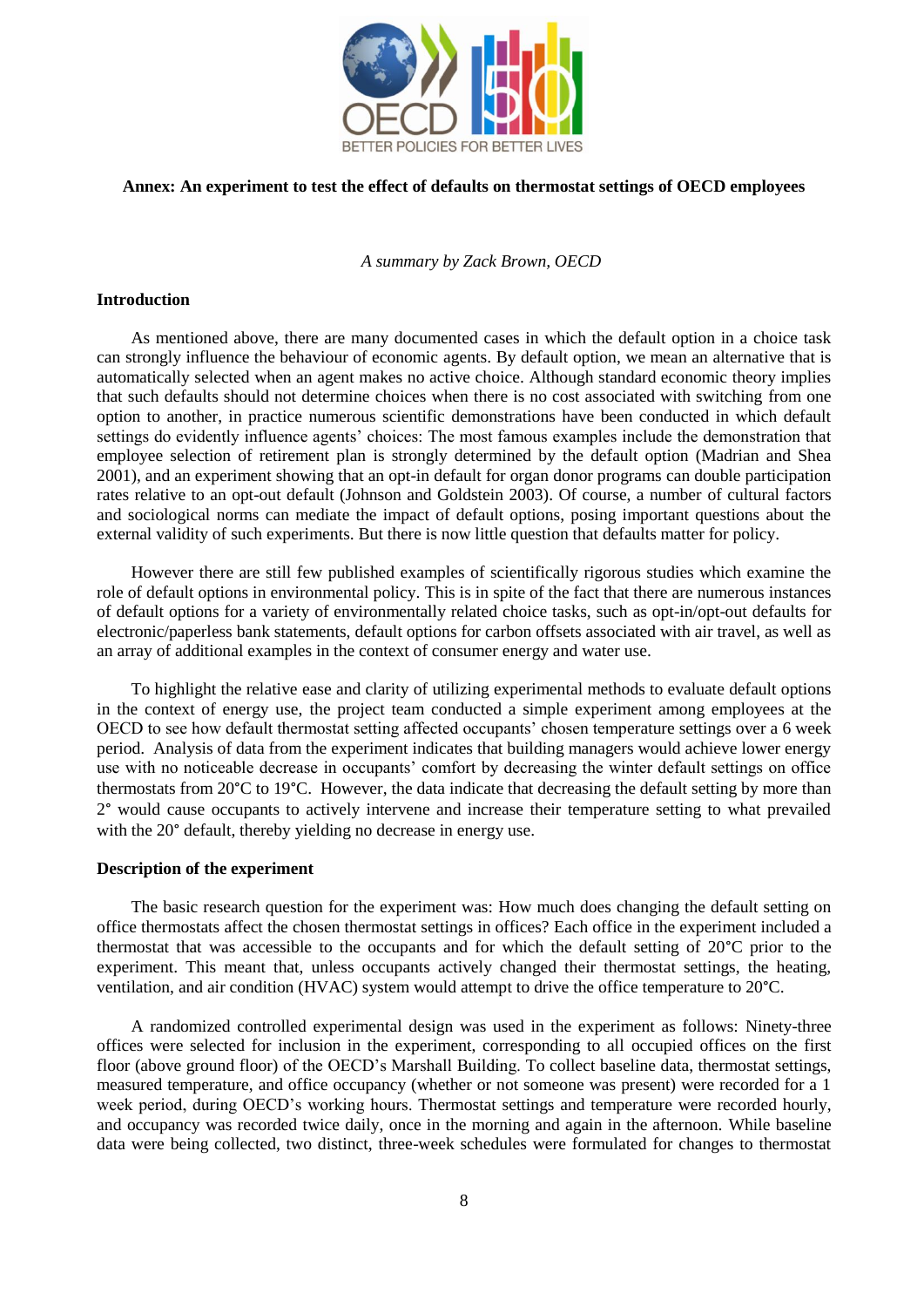

defaults. These two schedules (shown in Figure 1) comprised the two "treatment" arms of the experiment. The first treatment simply lowered the default setting by 1°C per week over a three week period, ending at 17°C. The second treatment first increased the default by  $1^{\circ}C$  (to  $21^{\circ}C$ ) in the first week of the treatment, before lowering the setting by 1°C per week for two subsequent weeks, ending at 19°C. A control group was also specified, in which the default setting remained at 20°C throughout the experiment. Offices were then randomly assigned to one of the two treatment arms or to the control, the default schedules were implemented by building management, and data on thermostat settings, temperature, and occupancy were collected throughout the three treatment weeks and for two subsequent weeks.

It is worth mentioning, for those not familiar with experimental methods, what the advantages are from this study design, in particular the inclusion of a control group and the random assignment of units to treatments or control. The inclusion of a control group in conjunction with data collection before, during, and after the treatments allows us to control for choice differences over time that may have nothing do with defaults, such as changes in the weather: If for example the decrease in default setting coincided with a fall in outdoor temperatures (which is exactly what happened in the experiment), then without a control group it would be impossible to know whether differences in choices before and after treatment were due to changes in the default setting or due to changes in the weather. Additionally, by randomly assigning offices to either treatment or control, we can be sure that differences in average observed temperature settings between the two groups is due directly to the treatments and not due to selection bias. For example, if we allowed occupants to choose which group to join, we might expect those who joined the group with the lowest default setting to *a priori* prefer lower temperatures in their offices. Such selection would lead to an overestimation of the effect of defaults.





#### **Results**

The primary outcomes of interest are the temperature settings chosen by office occupants (either actively or passively). Figure 2 plots these data over time for each of the treatment and control groups and among only those offices which were actually occupied. The scheduled changes in default settings are also shown for reference. There are three important points contained in this figure, two relating to the validity of the experiment and the last comprising our main result: First, those in the control group increased their thermostat setting greatly during February; this was likely a response to the unusually cold weather during that period (see Figure 3) and certainly was not related to the default setting, since that remained at a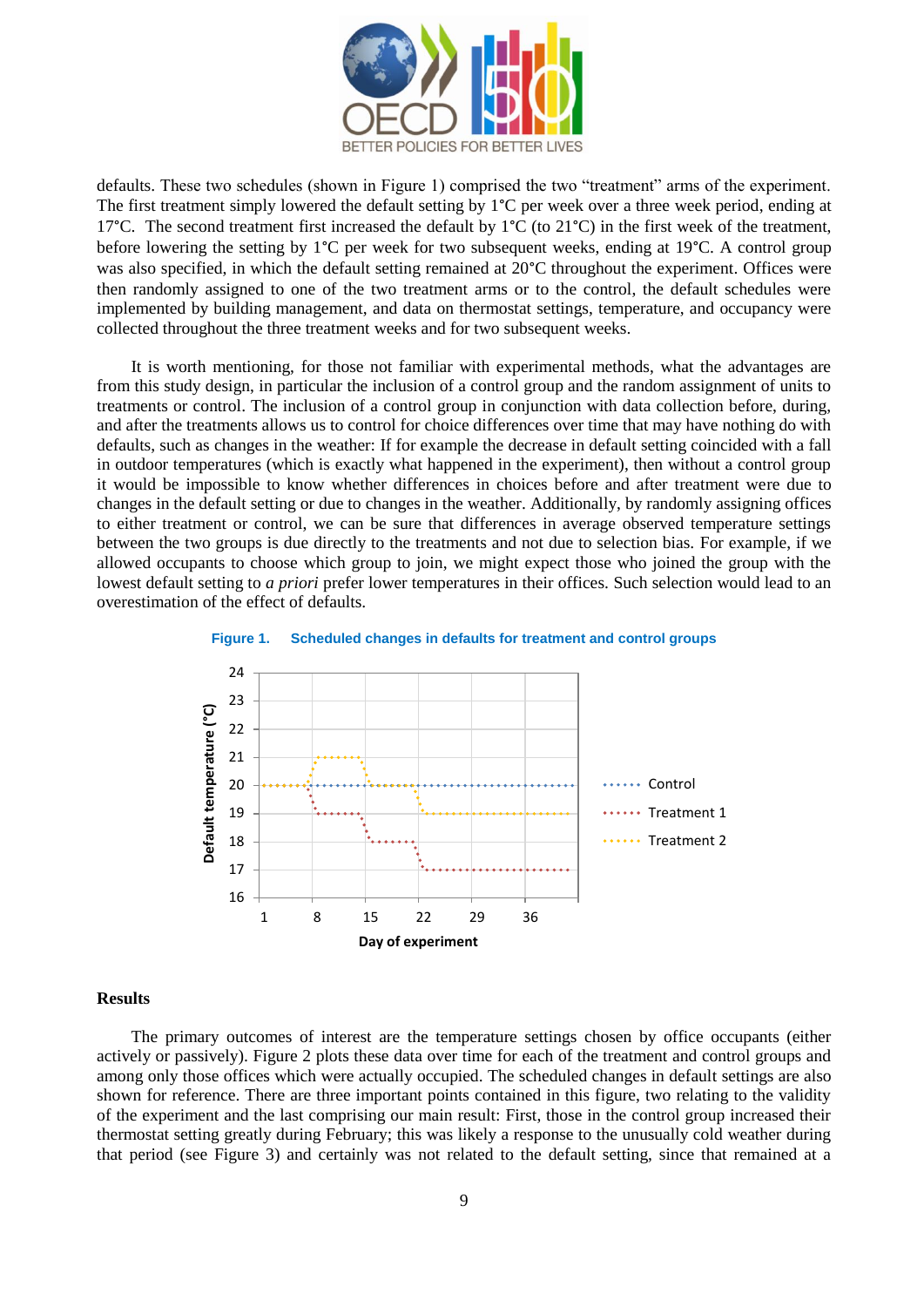

constant 20°C throughout. Second, all treatment and control groups exhibited the same average settings during baseline data collection, suggesting that the random assignment of offices to each of the groups worked, and that there was no systematic difference between the groups *a priori*. Most importantly, Figure 2 shows that both Treatment 1 and Treatment 2 average settings paralleled the scheduled changes in default settings (Figure 1) for the majority of the experiment, but not for the last two weeks. This suggests that most of the default changes were not negated by individual responses. Only in the last stage of Treatment 2, where the default setting was decreased to 17°, did individuals seem to finally respond to the external changes by adjusting their settings higher. Perhaps most interesting is that the Treatment 2 group—which ended the experiment with a default 2° higher than Treatment 1—exhibited an average setting that was 0.5°C *lower* than Treatment 1. This suggests that the exceedingly low default setting for Treatment 1 activated a conscious response from individuals to warm up their offices.



**Figure 2. Changes in thermostat settings over time for treatment and control groups.**

While Figure 2 provides a suggestive picture of how default settings affected choices, scientifically valid assessment of impacts require an estimate of statistical significance to rule out that the pattern shown above occurred by chance. Estimating statistical significance requires not only calculating the mean thermostat settings for each treatment group in each week (as shown above), but also calculating the standard errors of the means, which are based on the amount of variation in the observed choices. If there is a lot of random variation in chosen thermostat settings, then the more difficult it becomes to verify that an observed pattern is statistically significant.

 The standard measure of impact in social science experiments is the average treatment effect (ATE), which, given our randomized controlled experimental design, consists of comparing the weekly mean thermostat settings between treatment and control groups. Formally, the ATE for a given treatment in a given week is the difference in mean temperature settings between the treatment and control group for that week, subtracting the same difference for the baseline week. The estimated  $ATE_{wt}$  for week w and treatment  $t$  is:

$$
ATE_{wt} = (S_{wt} - S_{wc}) - (S_{0t} - S_{0c})
$$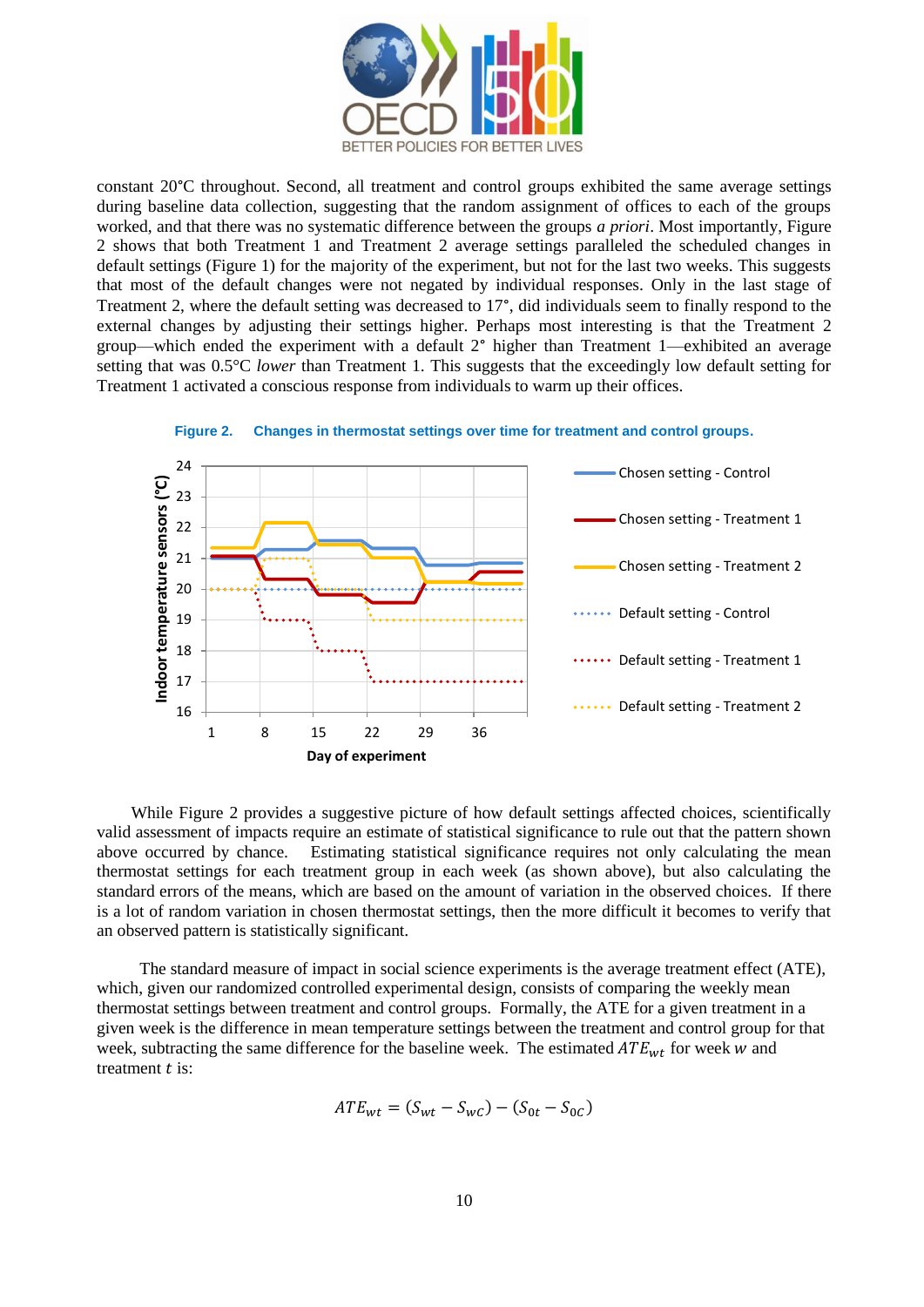

where  $S_{wt}$  is the average temperature setting for week w and treatment t (with  $t = C$  denoting the control). This formulation of the treatment effect in this manner controls for preexisting differences between the treatment and control groups that were present prior to the intervention: If the difference in baseline choices between treatment and control is close to zero (as is the case in the present experiment, see Figure 2), then  $ATE_{wt}$  is approximately equal to  $(S_{wt} - S_{wc})$ , which is just the difference in the average chosen thermostat settings for week  $w$  between treatment and control. These estimates, their standard errors and their statistical significance are show in Table 1, along with the experimentally controlled default settings.

As can be seen from the table, the decreasing default setting in Treatment 1 caused a statistically significant reduction in the chosen thermostat setting for weeks 2 through 4 of the experiment, but this effect dissipated in weeks 5 and 6. Meanwhile, the chosen settings of those exposed to Treatment 2 became significantly lower than those in the control group towards the end of the experiment, from Week 4 onward.

|             |                                 | Week of experiment |             |             |             |            |
|-------------|---------------------------------|--------------------|-------------|-------------|-------------|------------|
|             |                                 |                    |             |             |             | O          |
| Treatment 1 | Default setting $({}^{\circ}C)$ | 19                 | 18          | 17          | 17          | 17         |
|             | Treatment effect $(^{\circ}C)$  | $-1.125***$        | $-1.883***$ | $-1.966***$ | $-0.515$    | $-0.408$   |
|             | Standard error                  | (0.371)            | (0.454)     | (0.464)     | (0.451)     | (0.498)    |
| Treatment 2 | Default setting $({}^{\circ}C)$ | 21                 | 20          | 19          | 19          | 19         |
|             | Treatment effect $(^{\circ}C)$  | 0.381              | $-0.569*$   | $-0.770**$  | $-1.001***$ | $-1.030**$ |
|             | Standard error                  | (0.294)            | (0.338)     | (0.318)     | (0.343)     | (0.421)    |

#### **Table 1: Treatment effect on chosen temperature settings, by treatment arm and week**

*See text for formal definition of the average treatment effect. The asterisks denote statistical significance of the treatment, with \*\*\*,\*\*, and \* denoting 1%, 5%, and 10% statistical significance, respectively. Robust standard errors estimates are calculated via clustering by each of the 87 offices for which a full set of measurements were obtained.* 

## **Implications**

The key policy message from this small experiment is limited in scope, but very easy to explain: *Small reductions in the defaults of office thermostats can lead to lower temperature settings by occupants in the winter heating season, which when scaled up to the whole building translates into lower energy use. However, if the reduction in default temperature is too large, then respondents respond very actively, increase their temperature settings, and behave as if the change in default had never occurred. In quantitative terms, our results indicate that a reduction of the default temperature from 20°C to 19°C would decrease energy use, but a reduction to 17°C would have no effect.*

Of course, explaining *why* small changes in defaults can have a bigger impact than large changes is important for a broader understanding of how defaults can affect policy. There are a number of competing hypotheses which can explain our results here, but testing these hypotheses would require additional experimentation. The first hypothesis goes as follows: Occupants did not perceive small changes in their office temperature, but did perceive large changes, at which point they acted to improve their comfort by increasing their thermostat setting. Alternatively, small (and large) changes in office temperature were perceived, but acting to change the thermostat setting required cognitive effort, the "cost" of which did not outweigh occupants' perceived gains from action. Lastly, changes in defaults may have reshaped occupants' temperature preferences and literally expanded their comfort zones, but when the default